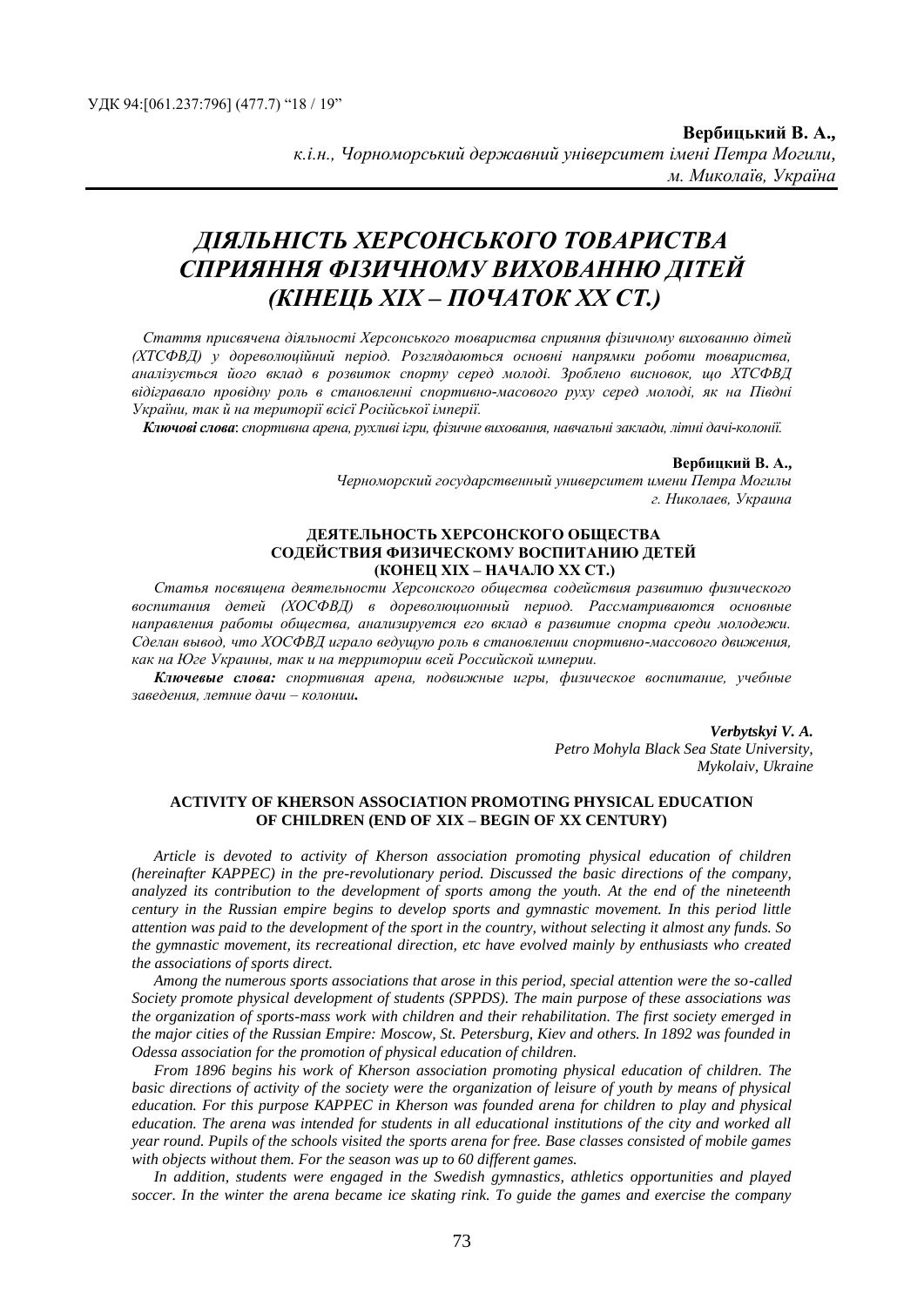*each year, specifically from St. Petersburg were graduate courses of Lesgaft P. F., who were at the time among the best trained of physical education instructors in the country.* 

*At the site were created good conditions for sports activities. The company constantly has cared about logistics. On the arena were created by gymnastic grounds, places for athletics built fields for soccer and tennis, regularly updated sports equipment. In 1905, at the sports arena was completed covered building that was named at first "children's home", and then "Municipal Auditorium". It was intended for organization of gymnastic exercises, children's games, summer rink, lectures on medicine, holding performances, children's parties, concerts, scientific exhibitions etc.* 

*Every year, in order to promote physical trainings, in spring and autumn at all sports arenas were football, basketball competitions, English tennis, croquet, bowling pins and other games. Competitions usually lasted about two months. The sports arena was very popular among children. For 14 years (1898- 1912-2003) it was visited by a huge number of pupils – 871 927 inhabitants, an ice skating rink-67 139 people.*

*Special love among pupils of the schools used a different sort of outing. Mostly these were one-day aquatic excursions on the Islands, boating, hiking in the forest or fruit garden, excursions to industrial enterprises, in museums, exhibitions, etc. Kids having while them traveling on the nature fun, playing musical instruments, sang songs, danced, played in a variety of outdoor games. Starting from 1909 srarted excursions to other cities – Mykolaiv, Odessa, Crimea, etc. In the period 1900-1912, the total amount spent by the company walks and excursions was 94, in which participated about 10 of 104 people (the author's estimate).* 

*Great attention was paid KAPPEC to recreation and healthier children. With this purpose the association made rest camps or as they are called summer cottage-colony in summer for own funds for poor and sick children. The first cottage-colony was opened in 1900 in the country Lubyanenko in 4 miles away from the city. In it were able to relax and rejuvenate 17 girls from educational institutions of Kherson. However, due to the lack of funds long holiday summer camps for 10 years KAPPES not worked. And only in 1911, the company resumed the practice of organizing camps, opening in Skadovsk on the seacoast school cottage-colony. In the next year (1912) opens another colony, in which for the summer period were able to rest 52 children.* 

*One of the main challenges that stood in front of the organizers of the camps the rest was the fact that children are well ate and as many were outdoors. All day they were played in different games, made gymnastics training, sang, and danced, read, worked with needlework. Thus, this study gives grounds to conclude that in southern Ukraine in the late XIX-early XX century operated a powerful development center student sport, which according to the scope of its activities is not inferior, and in some aspects even was the best among similar companies in the Russian empire.* 

*Thanks to its active activity was created by one of the best sports facilities in the country, conducted a large-scale work with popularizing sports among children, the organization of leisure and health pupils. And then, with confidence, you can argue that the KAPPEC had played a leading role in the development of sports-mass movement among young people not only in the South of Ukraine, but also in the entire Russian Empire.*

*Key words: sports arena, active games, physical education, school cottage-colony*

Вагоме місце серед наукових досліджень української і російської історіографії посідають питання становлення і розвитку фізичної культури і спорту. Впродовж ХХ – ХХІ ст. було опубліковано багато наукових, публіцистичних та статистичних праць, у яких висвітлювались різні аспекти зазначеної теми. Сьогодні з'являється все більше публікацій з історії спорту, що свідчить про неабиякий інтерес до теми в суспільстві, а також визначає актуальність тематики.

Проте деякі регіональні аспекти розвитку спорту залишаються або не до кінця вивченими, або взагалі не дослідженими. А відтак, ми не маємо сьогодні повної картини розвитку спортивно-масового руху в країні. Однією з малодосліджених тем є тема про діяльність спортивних товариств на території півдня України.

Метою даної статті є дослідження роботи Херсонського товариства сприяння фізичного виховання дітей в дореволюційний період.

Наприкінці ХІХ ст. в Російській імперії починає розвиватись спортивно-гімнастичний рух. Слід зазначити, що в той період держава мало уваги приділяла питанням розвитку спорту в країні, не виділяючи на це майже ніяких коштів. Тому фізкультурно-спортивний рух, його рекреаційне направлення тощо розвивалися в основному за рахунок ентузіастів, які створювали товариства спортивного спрямування.

Серед значної кількості спортивних товариств, що виникали в цей період, на особливу увагу заслуговували так звані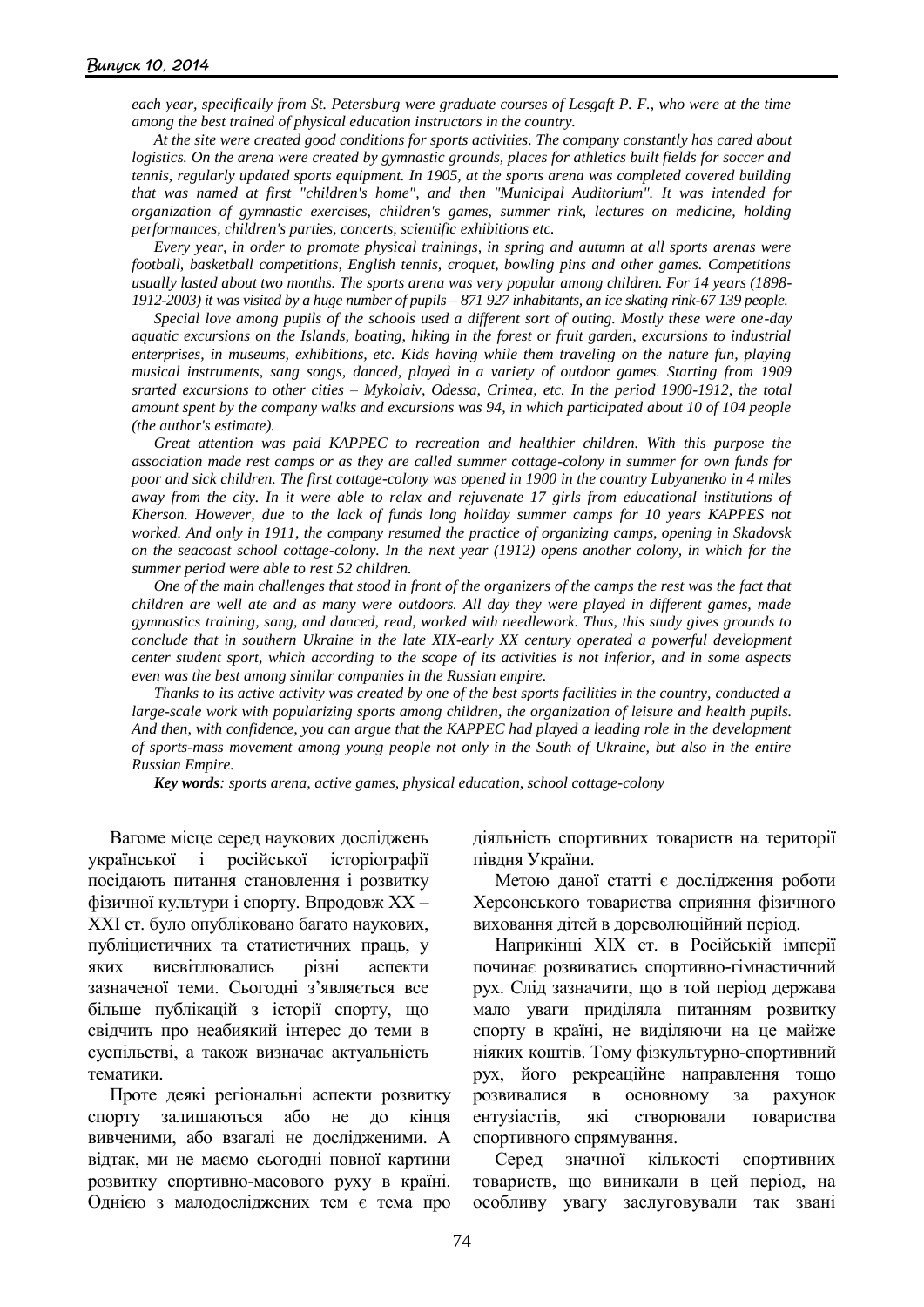Товариства сприяння фізичному розвитку учнівської молоді (ТСФРУМ). Основним призначенням таких об'єднань була організація спортивно-масової роботи з дітьми та їх оздоровлення. Перші товариства виникли в великих містах Російської імперії: Москві, С.-Петербурзі, Києві та ін. В 1892 р. було засновано Одеське товариство сприяння фізичному вихованню дітей. З 1896 р. починає свою роботу Херсонське товариство сприяння фізичному вихованню дітей (далі ХТСФВД). Відразу після свого відкриття товариство активно взялося за фізичне виховання молоді. Результатом діяльності товариства стала організація в м. Херсоні арени для дитячих ігор і фізичного виховання учнів. Його урочисте відкриття відбулось 27 квітня 1898 р. [1]. З перших же днів свого існування майданчик став дуже популярним. За 5,5 місяців 1898 р. його змогли відвідати 27 180 учнів. У середньому, за нашими підрахунками, щодня спортивну арену відвідували близько 162 чол. [2], а за даними А. Андрєєва – до 360 учнів [3]. У святкові й вихідні дні кількість дітей, що займалися на майданчику, доходила до 1 тис. й більше [4].

Таку популярність гімнастичного майданчика можна пояснити тим, що, на відміну від нудних шкільних уроків гімнастики і військового строю, в результаті проведення яких діти були позбавлені всякої ініціативи, на майданчику учні могли досхочу повеселитися, пограти, дати вихід своїм емоціям. Вихованці навчальних закладів відвідували спортивну арену безкоштовно, зі сторонніх осіб стягувалася вхідна плата. Функціонувала арена цілий рік. Основу занять складали рухливі ігри з предметами і без них. За сезон проводилося до 60-ти різних ігор. Перерахуємо лише деякі з них: ігри з елементами бігу – «Залізниця», «Ластівка», «Пальники», «Гусилебеді, додому!», «Кішка й мишка»; ігри з м'ячем – відбивання м'яча в колі, «Міста», ножний м'яч у колі, «Роззяви», «Перехватки» та ін. [5]. Окрім рухливих ігор, діти грали в крокет, кеглі, серсо, катали обручі, дризгу, ходили на ходулях, а також займалися шведською гімнастикою, виконували вправи з горизонтальною жердиною та іншими гімнастичними снарядами [6]. На окремому

майданчику були влаштовані стійки для стрибків. Стрибали з розгону, з місця, в довжину, вперед, назад і в сторони [7].

З настанням холодів, коли кількість відвідувачів помітно падала, для дітей і дорослих на території спортивної арени заливали крижаний каток. За користування катком з відвідувачів брали плату: з дітей – 5 коп, із дорослих – 10 коп. У ті дні, коли на катку грала музика, плата збільшувалася удвічі [8]. Діти з малозабезпечених сімей займалися безкоштовно. Тривалість роботи і кількість відвідування крижаної арени у різні роки коливалися залежно від погоди. Наприклад, у 1898 р. крижану арену відвідали 606 дітей, у 1899 р. ця цифра склала 3 734 чол [9].

Щоб упорядкувати відвідування майданчика учнями й усунути скупчення дітей різного віку, правління ХТСФВД виробило правила користування ареною, а саме:

діти шкільного віку могли користуватися ігровим майданчиком з 4-ї години дня до заходу сонця;

діти дошкільного віку займалися в ранкові години.

Крім того, між навчальними закладами були розподілені і дні тижня, при цьому перевага віддавалася учням гімназій і реальних училищ. Відповідно до встановленого розпорядку, майданчик був відкритий:

o щовівторка, щосереди, щоп'ятниці і щонеділі – для учнів гімназій, прогімназій, реального училища і 2-х міських училищ;

o щопонеділка і щочетверга – для учениць жіночих навчальних закладів;

o щосуботи – для учнів народних училищ.

Натомість слід зазначити, що ні правління, ні завідувачі іграми цього графіка не дотримувалися, тому на майданчику знаходилися діти різних шкіл, віку і навіть дорослі особи. Вивчення звітів ХТСФВД доводить, що на майданчику були створені непогані умови для занять спортом. Товариство регулярно піклувалося про матеріально-технічне забезпечення. Так, наприклад, у 1898 р. витрати на облаштування міської ігрової арени склали 1 789 руб 24 коп, з яких 151 руб 83 коп було витрачено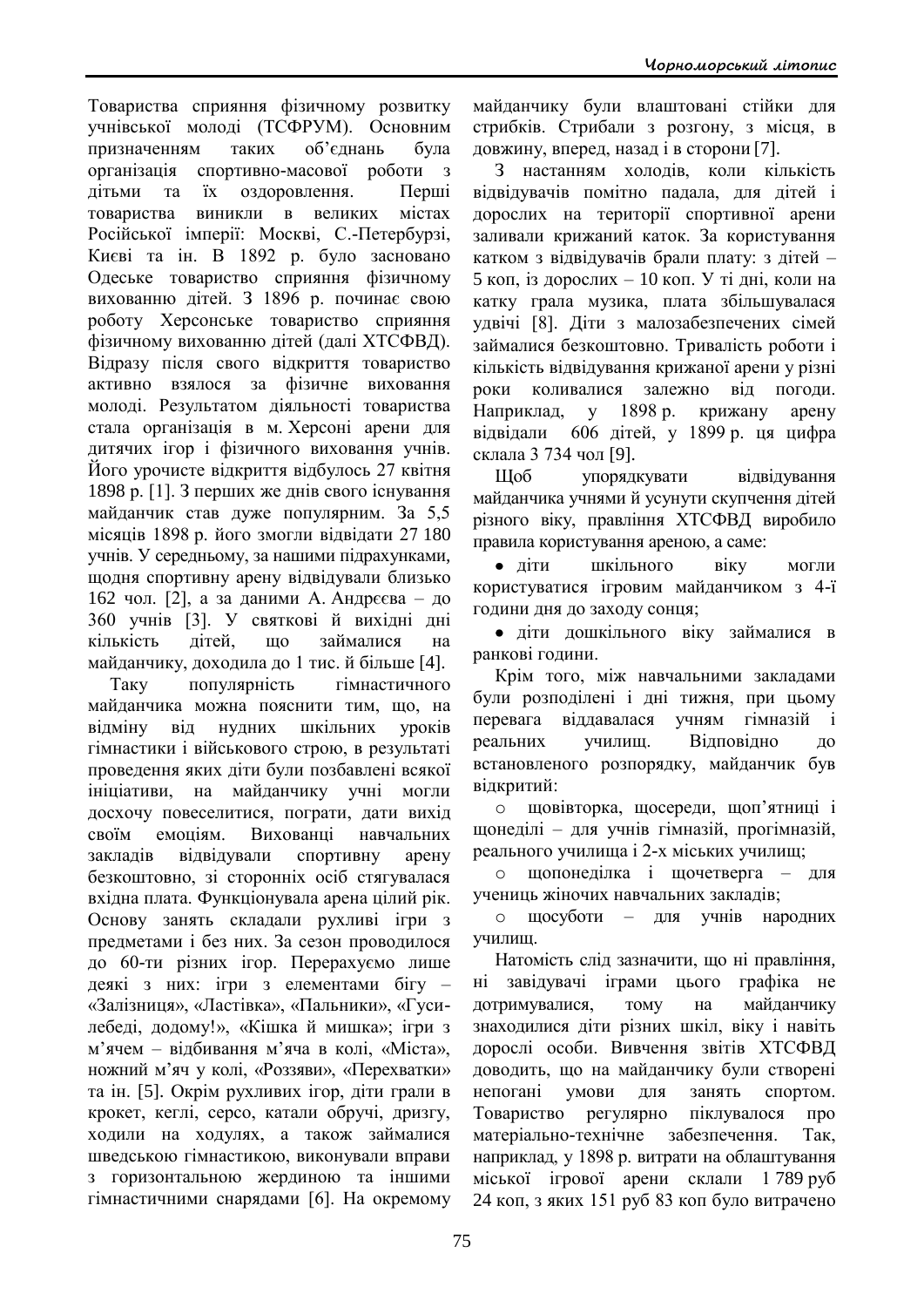на придбання спортивного інвентарю і приладдя для ігор [10].

Спортивно-ігровий майданчик продовжував успішно функціонувати і на початку ХХ ст. За 14 років (1898-1912 рр.) спортивну арену відвідала величезна кількість учнів – 871 927 чол., льодовий каток – 67 139 чол. [11]. Основу занять на арені складали рухливі ігри. За сезон проводилося до 60 різних ігор. Крім того, учні займалися шведською гімнастикою і легкою атлетикою, для чого на окремому полі було влаштовано гімнастичне містечко та обладнано місце для стрибків. Відмінною особливістю спортивної арени було те, що, на відміну від Одеської, призначалася вона для учнів усіх видів цивільних закладів освіти.

Займалися на майданчику переважно діти молодшого і середнього віку (10-14 років). Найбільшу кількість дітей, що займалася спортом, становили учні нижчих навчальних закладів і ремісничих училищ (38 %), рідше відвідували майданчик вихованці гімназій і реальних училищ (21 %). За соціальним складом можна було виділити такі групи спортсменів: діти ремісників і робітників – 41,3 %; діти торговців – 34 %; діти чиновників, земських службовців та осіб різних інтелігентних професій – 20 % [12].

Щоб залучити до занять спортом учнів старшого віку, з 1910 року товариством були організовані заняття веслуванням. Для цього правлінням ХТСФВД була обладнана одна шлюпка на 8 весел вартістю 140 руб. Тренування проводилися під керівництвом члена правління А. В. Данашевського і продовжувалися протягом 29 днів. Усього в перший рік водним спортом займалося 33 чол. Середній вік веслярів становив від 16 до 18 років. Кількість відвідувань учнями занять веслуванням у 1910 р. склала 271 раз. У подальші роки популярність водного спорту зростала й у 1912 р. число відвідувань учнями уроків веслування збільшилося до 893-х [13].

З травня 1910 р. на майданчику почали практикувати гру у футбол. З цією метою на території спортивної арени було організовано окреме футбольне поле і придбано необхідне устаткування: два м'ячі, прапори, стійки для воріт. Для проведення тренувань та участі в іграх утворено команду учнів у кількості 22 чол. Керував іграми у футбол П. Фоменко

[14]. Для керівництва іграми і фізичними вправами Товариством щороку спеціально з Петербургу запрошувалися випускниці курсів П. Ф. Лесгафта, (або як їх ще називали «лесгафтички»), які були на той час одними з найпідготовленіших інструкторів фізичного виховання в країні. У різні роки на майданчику працювали: А. М. Телаль (1904 р.), Є. І. Рамзайцева (1905 р.), Є. Д. Постриганєва та М. М. Амінова (1906 р.), С. Н. Іпполітова-Брауде (1908 р.) [319], А. С. Кряжимська і Мухін (1910 р.), Є. В. Багрецова (1912 р.). Допомагали «лесгафтичкам» проводити ігри 2-3 помічники з числа членів правління ХТСФВД, за що кожен з них отримував винагороду [15].

У 1905 році на території спортивної арени було закінчено будівництво критої будівлі, що отримала назву спочатку «Дитячого будинку», а потім «Міської аудиторії». Призначалася вона для організації гімнастичних вправ, дитячих ігор, літнього катка, лекцій з медицини, проведення спектаклів, дитячих вечорів, концертів, наукових виставок тощо. Будівництво «Міської аудиторії» з устаткуванням обійшлося в солідну суму – 39 567 руб 09 коп. Частина грошей (15 000 руб) була виділена правлінням ХТСФВД, решта (24 500 руб) була субсидована Херсонською міською думою. У подальшому всі витрати на утримання будівлі лягали на міську думу [16].

Узагальнюючи висвітлення роботи спортивної арени в м. Херсоні, слід зазначити, що кожен рік з метою пропаганди фізичних вправ, а також для того, щоб підбивати підсумки занять спортом, навесні і восени на всіх спортивних аренах проводилися змагання з футболу, баскетболу, лаун-тенісу, крокету, кеглів, тамбурину та інших ігор. Змагання, як правило, продовжувалися близько двох місяців. Наприклад, у кінці вересня 1912 р. на Херсонському спортивному майданчику були проведені змагання з лаунтенісу та легкої атлетики [17].

Принципово важливо зазначити, що Херсонський спортивна арена за своєю організацією була однією з найкращих у Росії. Крім організації спортивних заходів, ХТСФВД щорічно влаштовувалися екскурсії, прогулянки, концерти, спектаклі, різного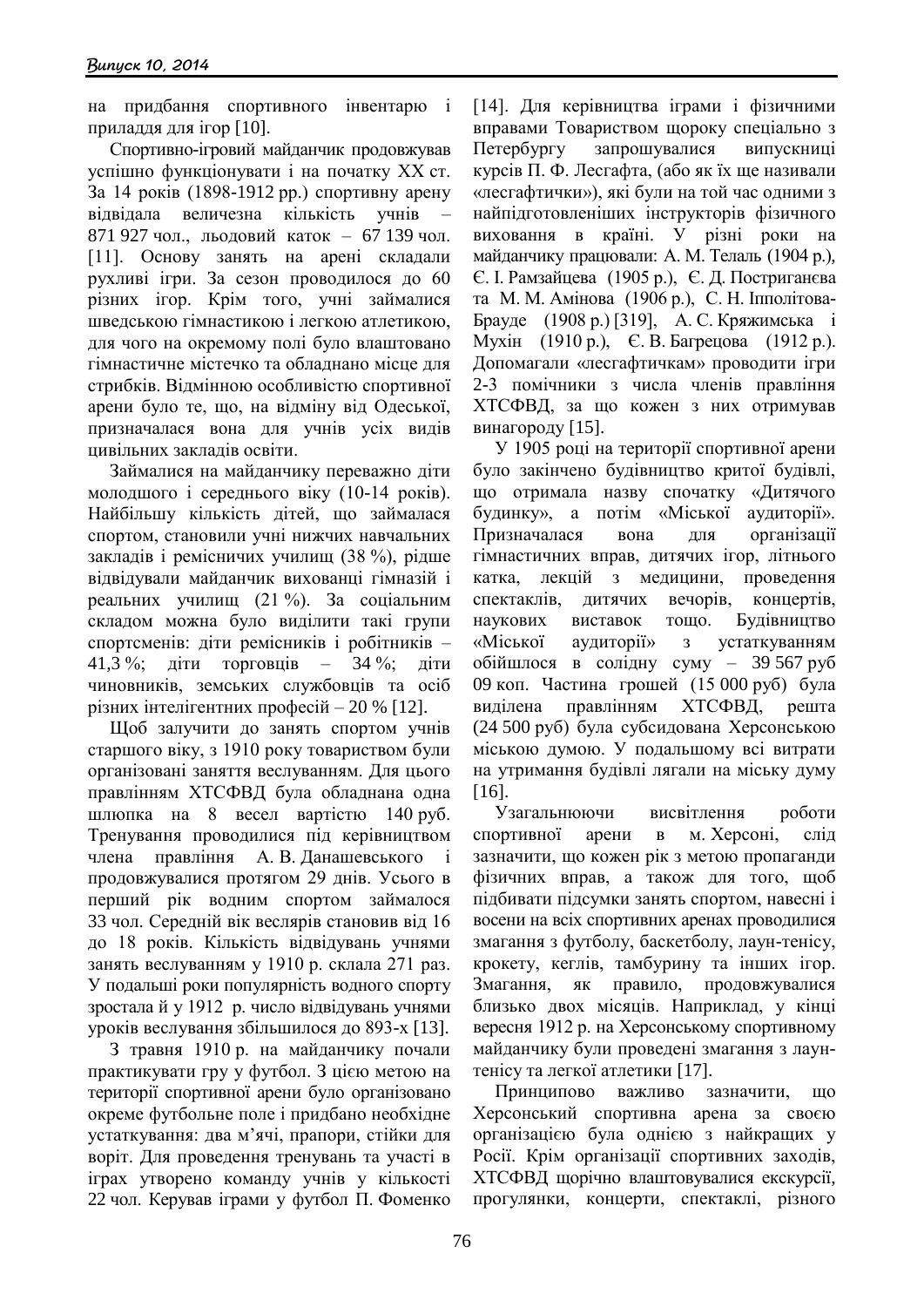роду гуляння, для малозабезпечених та фізично слабких дітей організовувалися літні дачі-колонії. Особливою популярністю серед учнів шкіл користувались різного роду прогулянки. Переважно це були одноденні водні екскурсії на острови, катання на човнах, піші походи до лісу або фруктового саду, екскурсії на промислові підприємства, в музеї, виставки тощо. Під час подорожей на природу діти веселилися, грали на музичних інструментах, співали пісні, танцювали, грали в різні рухливі ігри. Тому не дивно, що такі походи користувалися серед учнів великою популярністю.

Починаючи з 1909 р., географія екскурсій значно розширилася, за рахунок чого учні змогли відвідати Миколаїв, Одесу, Крим та інші місця. В період 1900-1912 рр. загальна кількість проведених Херсонським товариством прогулянок і екскурсій склала 94, у яких взяли участь близько 10 104 чол. (за підрахунками автора). Основним недоліком цих заходів було те, що доволі часто вони проводилися за рахунок учнів. Вартість однієї екскурсії залежала від її маршруту і складала від 4 коп до 15 руб 52 коп [18].

Велику увагу ХТСФВД приділяла рекреації і оздоровленню дітей. З цією метою товариство в літній період за власні кошти організовувало табори відпочинку або як їх ще називали літні дачі-колонії. Перша дача-колонія була відкрита у 1900 році на дачі Луб'яненко в 4-х верстах від міста. В ній змогли відпочити і оздоровитися 17 дівчат з навчальних закладів м. Херсона [19]. Проте за браком коштів довгих 10 років літніх таборів відпочинку ХТСФВД не влаштовувало. І лише у 1911 р. Товариство відновило практику організації оздоровчих таборів, відкривши у м. Скадовськ на березі моря шкільну колонію [20].

У наступному році (1912) відкривається ще одна колонія. Організована вона була на тому ж самому місці, що й то рік, а саме в м. Скадовськ в приміщенні місцевої школи. Допомогу в розміщенні літнього табору оказав С. Б. Скадовський – власник школи, який надав приміщення школи в безкоштовне користування. Для відпочинку в колонії було відібрано 52 дитини (27 хлопчиків і 25 дівчат) віком від 8 до 18 років. Найбільша кількість дітей мала вік 8-12 років (44 чол.).

Переважна більшість дітей була з бідних багатодітних сімей, які мешкали в складних умовах. У багатьох з них не було самих необхідних речей: постільної білизни, ковдри, чобіт, верхнього плаття, навіть не було змінної нижньої білизни. Товариство всі необхідні речі придбало за власний рахунок. Колонія розпочала свою роботу 2 червня і працювала до 26 серпня. Весь термін перебування дітей був розділений на дві зміни: сезон для першої зміни тривав з 2 червня до 14 липня, для другої – з 14 липня до 26 серпня. Кожна зміна пробула в колонії по 6 тижнів. Першими до колонії на оздоровлення прибула група хлопчиків. Після них відпочивали дівчата [21].

З перших же днів перебування дітей в таборі почали привчати до порядку. Одними із головних завдань, які стояли перед організаторами було те, щоб діти добре харчувались і якомога більше перебували на свіжому повітрі. Цілими днями вони купались, грали в різні ігри, займались гімнастикою, співали, танцювали, читали, займались рукоділлям. Внутрішній розпорядок дня колонії був побудований наступним чином:

 $> 7.00 - \Pi$ ідйом.

 $\geq 8.30 - 9.00 - \text{C}\text{H}$ ланок.

 $\geq 9.00 - 12.00 - A$ ктивний відпочинок на березі моря (рухливі ігри, купання, ловля риби і креветок, прогулянки по берегу моря).

 $\geq 12.00 - 13.00 - 06i\pi$ .

 $\geq 13.00-15.00$  – Відпочинок (післяобідній сон).

 $\geq 16.30 - P$ ухливі ігри у дворі колонії.

 $\geq 16.30 - 17.00 - \text{Полудень}$  (або полудень)

 $\geq 17.00-19.30 - AK$ тивний вілпочинок (фізичні вправи в парку на гімнастичному майданчику, прогулянки по берегу моря або в полі)

19.30-20.30 – Вечеря

 $≥$  20.30-21.30 – Ігри у дворі колонії.

 $≥ 22.00 - Bi$ дбій.

Порядок дня колонії іноді порушувався далекими прогулянками. Під час прогулянок завідуючі зазвичай проводили з дітьми пізнавальні бесіди. Особлива увага в таборі приділялась правильному харчуванню. Керівництво колонії стежило за тим, щоб діти отримували якісну, калорійну їжу. Меню складалося з наступних блюд: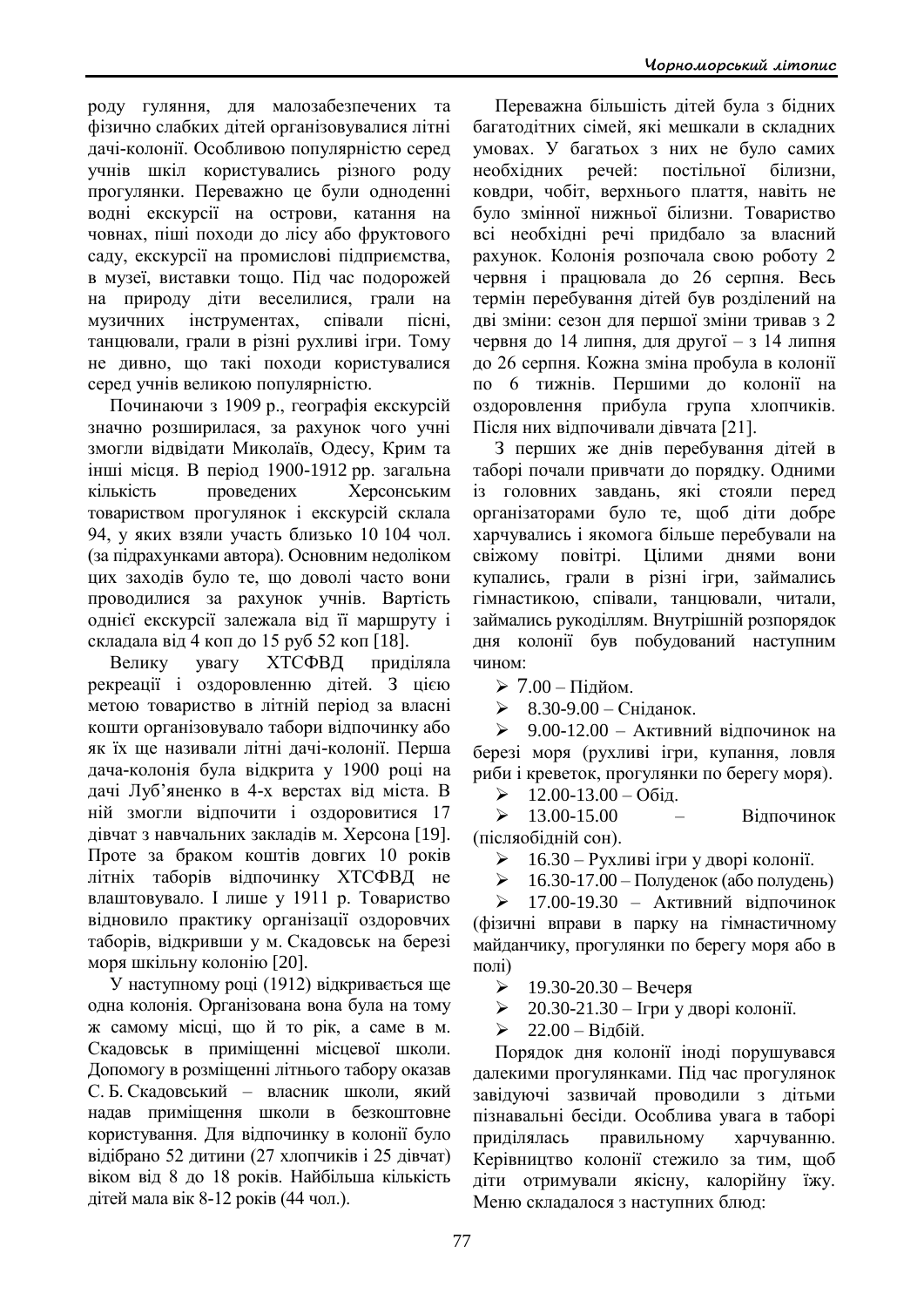*Сніданок* – 2 яйця, кружка (2 стакана) молока або 2 стакана кофе (суміш гімалайського жита з інжиром та більше половини молока).

*Обід* – два м'ясних блюда, іноді одно з них рибне. В святкові дні, третє блюдо солодке (кисіль, компот, оладьї та ін.).

*Полуденок* (або полудень) – хліб з маслом, творог, чай з молоком.

*Вечеря* – свіжий суп або: каша (по можливості молочна); макарони з сиром; пюре на молоці. Білий та чорний хліб.

Вихователі не обмежували дітей в їжі. Тому на обід та вечерю колоністи отримували стільки їжі скільки могли з'їсти. Перебування в шкільному таборі позитивно вплинуло на фізичний та психологічний стан дітей. Згідно даних медичного огляду майже всі діти (за виключенням одного хлопчика) додали у вазі. Максимальна прибавка склала у дівчат – 9 ф. 30 зол (3,814 кг), а у хлопців 7 ф. 90 зол.(3,25 кг). Крім того, «цифри не можуть дати ясного уявлення про вплив колонії на дітей: потрібно було бачити ці живі обличчя, усміхнені очі, впевненість та швидкість рухів, щоб без усіляких цифр переконатись у тому, що діти значно поправились» [22].

Всі витрати на облаштування колонії склали 1532 руб 07 коп. Значна частина грошей (872,36 руб) йшла на утримання дітей. Вагомий внесок в організацію табору

зробили подружжя Скадовських, які надали в безкоштовне користування приміщення школи, мажари для переїзду колоністів та регулярно привозили дітям ласощі. Також жваву участь в житті колонії прийняли: завідуючі колонією В. М. Бровкіна А. М. Семенцов, доктор В.Д. Животовський з родиною, І. І. Ямковой, А. Т. Іванов, С. Г. Греков та В. П. Бровкін. Життя колонії постійно висвітлювалось на сторінках місцевої преси, яка своїми закликами нагадувала суспільству про співчуття та необхідність матеріальної підтримки дитячого табору [23].

Таким чином, проведене дослідження дає підстави зробити висновок, що на Півдні України наприкінці ХІХ – початку ХХ ст. діяв потужний центр розвитку учнівського спорту, який за масштабами своєї діяльності не поступався, а в деяких моментах навіть був кращим серед схожих товариств Російської імперії. Завдяки його активній діяльності була створена одна з найкращих в країні спортивна інфраструктура, проводилася широкомасштабна робота з популяризації спорту серед дітей, організації активного відпочинку та оздоровлення учнів. А відтак, з впевненістю можна стверджувати, що ХТСФВД відігравало провідну роль в становленні спортивно-масового руху серед молоді не тільки на Півдні України, а й на території всієї Російської імперії.

## *ДЖЕРЕЛА ТА ЛІТЕРАТУРА*

- 1. Отчет правления Херсонского Общества содействия физическому воспитанию детей за 1898 год (с 1-го Марта 1898 – по 1-е марта 1899 г.). – Б.м., б.и., б.г. – С. 1; Андреев А. Как меценаты заботились о физическом воспитании детей / А Андреев // Херсон маркет плюс. – 2006. – № 12 (7-13 апреля). – С. 13.
- 2. Отчет правления Херсонского Общества содействия физическому воспитанию детей за 1898 год (с 1-го Марта 1898 – по 1-е марта 1899 г.). – Б.м., б.и., б.г. – С. 7.
- 3. Андреев А. Как меценаты заботились о физическом воспитании детей / А. Андреев // Херсон маркет плюс. 2006. – № 12 (7-13 апреля). – С. 13.
- 4. Отчет правления Херсонского Общества содействия физическому воспитанию детей за 1900 год (с 1-го Марта 1900 – по 1-е марта 1901 г.). – Херсон: Паровая типо-литография О. Д. Ходушиной, 1901. – С. 2; Отчет правления Херсонского Общества содействия физическому воспитанию детей за 1903 год – Херсон: Паровая типо-литография О. Д. Ходушиной, 1904. – С. 18; Отчет о деятельности Херсонского Общества содействия физическому воспитанию детей за 1910 год – Херсон: Паровая типо-литография О. Д. Ходушиной, 1911. – С. 24.
- 5. Отчет правления Херсонского Общества содействия физическому воспитанию детей за 1900 год (с 1-го Марта 1900 – по 1-е Марта 1901 г.). – Херсон: Паровая типо-литография О. Д. Ходушиной, 1901. – С. 21; Отчет правления Херсонского Общества содействия физическому воспитанию детей за 1901 год (с 1-го марта 1901 – по 1-е января 1902 г.). – Херсон: Паровая типо-литография О. Д. Ходушиной, 1902. – С. 9; Отчет правления Херсонского Общества содействия физическому воспитанию детей за 1902 год. – Херсон: Паровая Типо-Литография О. Д. Ходушиной, 1903. – С. 10-11.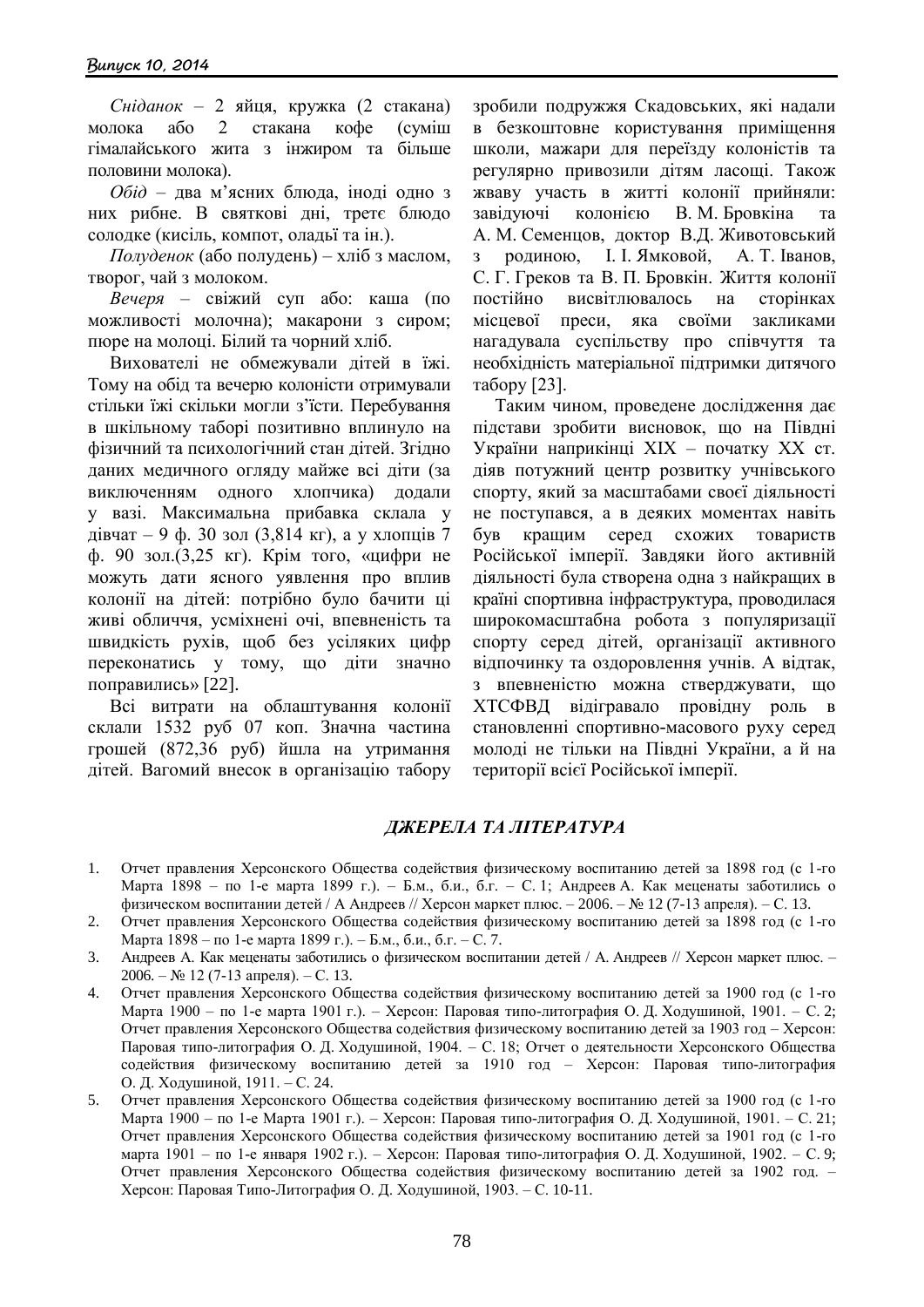- 6. Отчет правления Херсонского Общества содействия физическому воспитанию детей за 1902 год. Херсон: Паровая Типо-Литография О. Д. Ходушиной, 1903. – С. 13.
- 7. Отчет правления Херсонского Общества содействия физическому воспитанию детей за 1900 год (с 1-го Марта 1900 – по 1-е Марта 1901 г.). – Херсон: Паровая типо-литография О. Д. Ходушиной, 1901. – С. 22.
- 8. Отчет правления Херсонского Общества содействия физическому воспитанию детей за 1898 год (с 1-го Марта 1898 – по 1-е Марта 1899 г.) – Б.м., б.и., б.г. – С. 3; Андреев А. Как меценаты заботились о физическом воспитании детей / А. Андреев / Херсон маркет плюс. – 2006. – № 12 (7-13 апреля). – С. 13.
- 9. Андреев А. Как меценаты заботились о физическом воспитании детей… С. 7; Отчет правления Херсонского Общества содействия физическому воспитанию детей за 1899 год (с 1-го Марта 1899 – по 1-е Марта 1900 г.). – Херсон: Паровая Типо-литография О. Д. Ходушиной, 1900. – С. 14.
- 10. Отчет правления Херсонского Общества содействия физическому воспитанию детей за 1898 год (с 1-го Марта 1898 – по 1-е Марта 1899 г.) – Б.м., б.и., б.г. – С. 1, 5-6.
- 11. *Підраховано автором за*: Отчет Правления Херсонского Общества содействия физическому воспитанию детей за 1898 год (с 1-го Марта 1898 – по 1-е Марта 1899 г.). – Б.м., б.и., б.г. – С. 7; Отчет Правления Херсонского Общества содействия физическому воспитанию детей за 1899 год (с 1-го Марта 1899 – по 1-е Марта 1900 г.). – Херсон: Паровая Типо-Литография О. Д. Ходушиной, 1900. – С. 12-14; Отчет Правления Херсонского Общества содействия физическому воспитанию детей за 1900 год (с 1-го Марта 1900 – по 1-е Марта 1901 г.). – Херсон: Паровая Типо-Литография О. Д. Ходушиной, 1901. – С. 26-32; Отчет правления Херсонского Общества содействия физическому воспитанию детей за 1901 год (с 1-го марта 1901 – по 1-е января 1902 г.). – Херсон: Паровая Типо-Литография О. Д. Ходушиной, 1902. – С. 10-15; Отчет правления Херсонского Общества содействия физическому воспитанию детей за 1902 год. – Херсон: Паровая Типо-Литография О. Д. Ходушиной, 1903. – С. 16-23; Отчет правления Херсонского Общества содействия физическому воспитанию детей за 1903 год. – Херсон: Паровая типо-литография О. Д. Ходушиной, 1904. – С. 23-33; Отчет правления Херсонского Общества содействия физическому воспитанию детей за 1904 год. – Херсон: Паровая типо-литография О. Д. Ходушиной, 1905. – С. 22-26; Отчет правления Херсонского Общества содействия физическому воспитанию детей за 1905 год. – Херсон: Паровая типо-литография О. Д. Ходушиной, 1906. – С. 28-32; Отчет правления Херсонского Общества содействия физическому воспитанию детей за 1906 год. – Херсон: Типо-литография насл. О. Д. Ходушиной, 1907. – С. 18-24; Отчет о деятельности Херсонского Общества содействия физическому воспитанию детей за 1908 год. – Херсон: Паровая типо-литография насл. О. Д. Ходушиной, 1909. – С. 16-22; Отчет о деятельности Херсонского Общества содействия физическому воспитанию детей за 1909 год. – Херсон: Типо-литография насл. О. Д. Ходушиной, 1910. – С. 19-25; Отчет о деятельности Херсонского Общества содействия физическому воспитанию детей за 1910 год. – Херсон: Паровая Типо-Литография насл. О. Д. Ходушиной, 1911. – С. 28-35; Отчет о деятельности Херсонского Общества содействия физическому воспитанию детей за 1912 год. – Херсон: Паровая типо-литография преемн. О.Д. Ходушиной, 1913. – С. 45-54.
- 12. Отчет правления Херсонского Общества содействия физическому воспитанию детей за 1906 год. Херсон: Типо-литография насл. О. Д. Ходушиной, 1907. – С. 3-5.
- 13. Отчет о деятельности Херсонского Общества Содействия Физическому Воспитанию Детей за 1910 год. Херсон: Паровая Типо-Литография насл. О. Д. Ходушиной, 1911. – С. 3, 18-19, 34-35; Отчет о деятельности Херсонского Общества Содействия Физическому Воспитанию Детей за 1912 год. – Херсон: Паровая типо-литография преемн. О. Д. Ходушиной, 1913. – С. 2, 52-53.
- 14. Отчет о деятельности Херсонского Общества Содействия Физическому Воспитанию Детей за 1910 год. Херсон: Паровая Типо-Литография насл. О. Д. Ходушиной, 1911. – С. 12, 20-21.
- 15. Отчет правления Херсонского Общества содействия физическому воспитанию детей за 1904 год. Херсон: Паровая типо-литография О. Д. Ходушиной, 1905. – С. 2, 11; Отчет правления Херсонского Общества содействия физическому воспитанию детей за 1905 год. – Херсон: Паровая типо-литография О. Д. Ходушиной, 1906. – С. 4; Отчет правления Херсонского Общества содействия физическому воспитанию детей за 1906 год. – Херсон: Типо-литография насл. О. Д. Ходушиной, 1907. – С. 1; Отчет о деятельности Херсонского Общества Содействия Физическому Воспитанию Детей за 1908 год. – Херсон: Паровая типо-литография насл. О.Д. Ходушиной, 1909. – С. 1; Отчет о деятельности Херсонского Общества Содействия Физическому Воспитанию Детей за 1910 год. – Херсон: Паровая Типо-Литография насл. О. Д. Ходушиной, 1911. – С. 1; Отчет о деятельности Херсонского Общества Содействия Физическому Воспитанию Детей за 1912 год. – Херсон: Паровая типо-литография преемн. О. Д. Ходушиной, 1913. – С. 1; Отчет правления Херсонского Общества содействия физическому воспитанию детей за 1905 год. – Херсон: Паровая типо-литография О. Д. Ходушиной, 1906. – С. 17.
- 16. Отчет правления Херсонского Общества содействия физическому воспитанию детей за 1905 год. Херсон: Паровая типо-литография О. Д. Ходушиной, 1906. – С. 60.
- 17. Отчет о деятельности Херсонского Общества Содействия Физическому Воспитанию Детей за 1912 год. Херсон: Паровая типо-литография преемн. О. Д. Ходушиной, 1913. – С. 34-35.
- 18. *Підраховано автором за*: Отчет Правления Херсонского Общества содействия физическому воспитанию детей за 1900 год (с 1-го Марта 1900 – по 1-е Марта 1901 г.). – Херсон: Паровая Типо-Литография О. Д. Ходушиной, 1901. – С. 25; Отчет правления Херсонского Общества содействия физическому